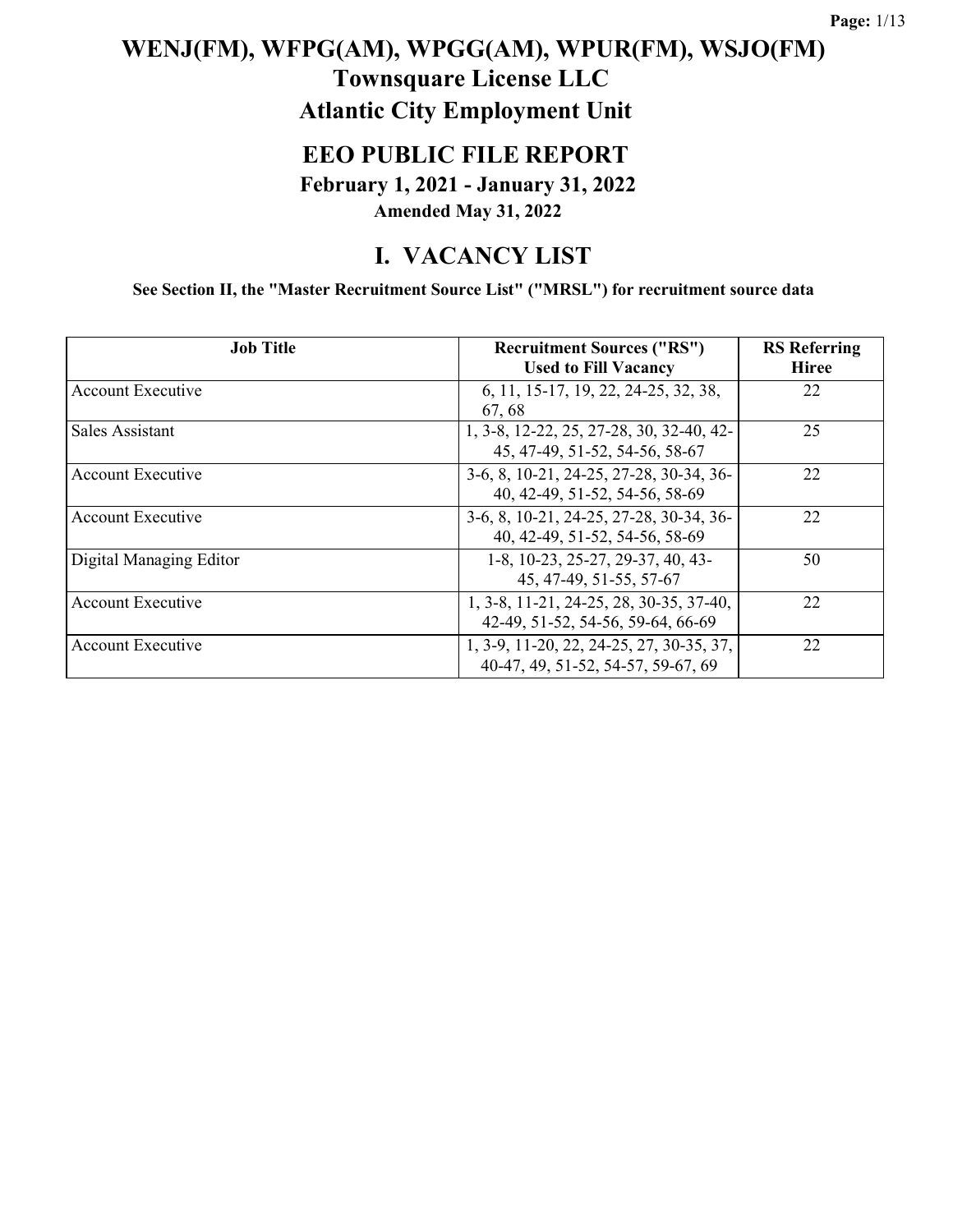| <b>RS</b>                | <b>RS</b> Information                                             | <b>Source Entitled</b>             | <b>No. of Interviewees</b>    |
|--------------------------|-------------------------------------------------------------------|------------------------------------|-------------------------------|
| <b>Number</b>            |                                                                   | to Vacancy<br><b>Notification?</b> | <b>Referred by RS</b><br>Over |
|                          |                                                                   | (Yes/No)                           | <b>Reporting Period</b>       |
|                          |                                                                   |                                    |                               |
| $\mathbf{1}$             | <b>Allied Personnel Services</b>                                  | $\mathbf N$                        | $\boldsymbol{0}$              |
|                          | 91 Larry Holmes Drive, Suite 110                                  |                                    |                               |
|                          | Easton, Pennsylvania 18042                                        |                                    |                               |
|                          | Phone: 610-253-9779                                               |                                    |                               |
|                          | Fax: 1-610-253-6183                                               |                                    |                               |
|                          | Dan Corpora                                                       |                                    |                               |
| $\overline{2}$           | Art Institute of Philadelphia                                     | ${\bf N}$                          | $\boldsymbol{0}$              |
|                          | 1622 Chestnut Street 3rd Floor                                    |                                    |                               |
|                          | Philadelphia, Pennsylvania 19106<br>Phone: 215-405-6324           |                                    |                               |
|                          | Email: gordon@aii.edu                                             |                                    |                               |
|                          | Fax: 1-215-246-3376                                               |                                    |                               |
|                          | Dionne Gordon                                                     |                                    |                               |
| 3                        | <b>Atlantic Community College</b>                                 | $\mathbf N$                        | $\mathbf{0}$                  |
|                          | Route 322                                                         |                                    |                               |
|                          | Mays Landing, New Jersey 08330                                    |                                    |                               |
|                          | Phone: 609-343-5109                                               |                                    |                               |
|                          | Email: rossi@atlantic.edu                                         |                                    |                               |
|                          | Fax: $1-609-343-5030$                                             |                                    |                               |
|                          | Joe Rossi                                                         |                                    |                               |
| $\overline{\mathcal{A}}$ | Atlantic County Department of Family and Community<br>Development | $\mathbf N$                        | $\boldsymbol{0}$              |
|                          | 1333 Atlantic Ave. 2nd Floor                                      |                                    |                               |
|                          | Atlantic City, New Jersey 08401                                   |                                    |                               |
|                          | Phone: 609-345-6700 x2735                                         |                                    |                               |
|                          | Email: kuhn_francis@aclink.org                                    |                                    |                               |
|                          | Francis Kuhn                                                      |                                    |                               |
| 5                        | <b>Bloomfield College</b>                                         | ${\bf N}$                          | $\boldsymbol{0}$              |
|                          | 12 Austin Place                                                   |                                    |                               |
|                          | Bloomfield, New Jersey 07003                                      |                                    |                               |
|                          | Phone: 973-748-9000 x1132                                         |                                    |                               |
|                          | Email : lisa st.hilaire@bloomfield.edu<br>Lisa St. Hilaire        |                                    |                               |
|                          |                                                                   |                                    |                               |
| 6                        | Brookdale Community College<br>765 Newman Springs Rd.             | ${\bf N}$                          | $\theta$                      |
|                          | Lincroft, New Jersey 07738                                        |                                    |                               |
|                          | Phone: 732-224-2572                                               |                                    |                               |
|                          | Email: lmass@brookdalecc.edu                                      |                                    |                               |
|                          | Fax: 1-732-224-2580                                               |                                    |                               |
|                          | Linda Mass                                                        |                                    |                               |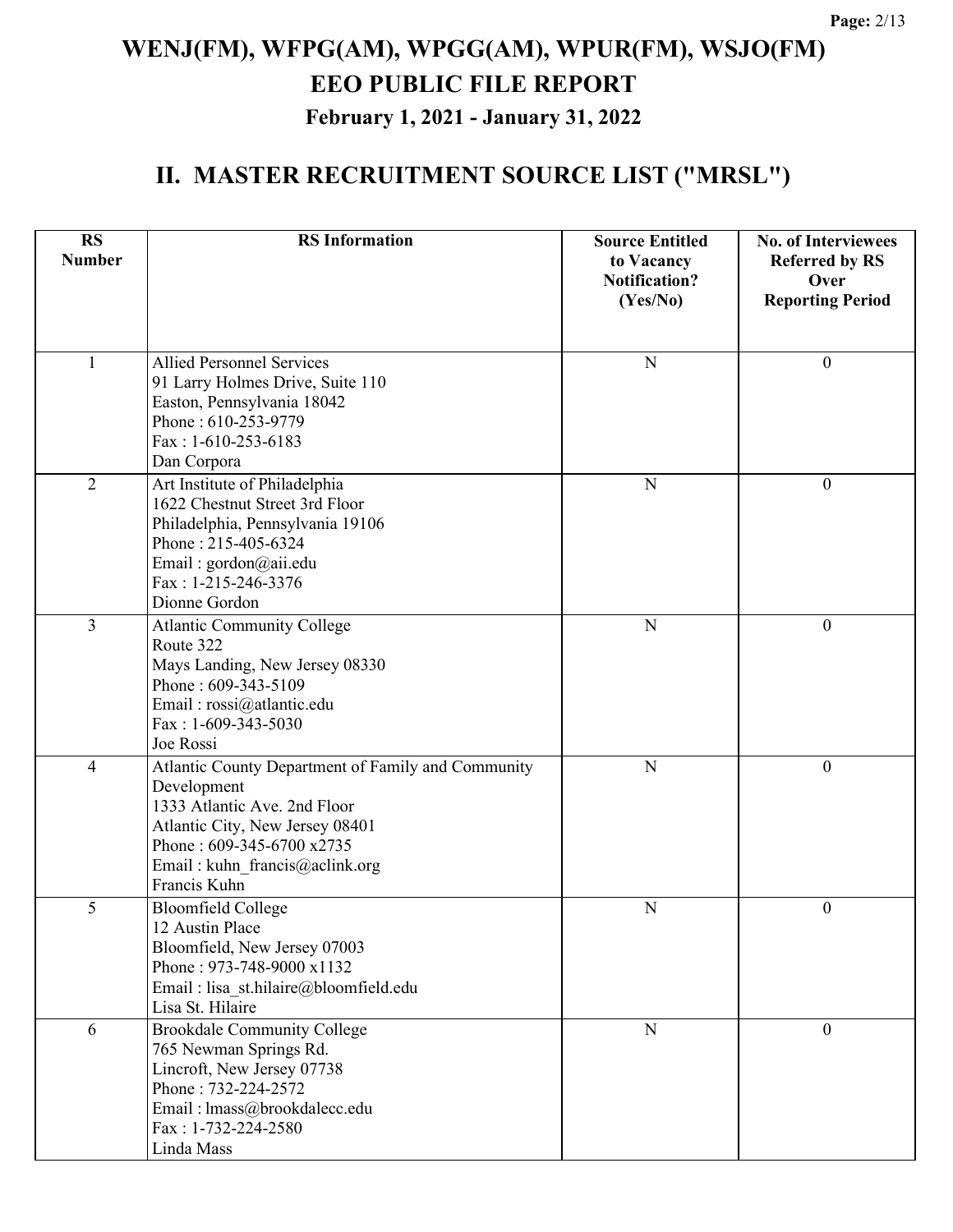| <b>RS</b><br><b>Number</b> | <b>RS</b> Information                                               | <b>Source Entitled</b>                         | <b>No. of Interviewees</b>                               |
|----------------------------|---------------------------------------------------------------------|------------------------------------------------|----------------------------------------------------------|
|                            |                                                                     | to Vacancy<br><b>Notification?</b><br>(Yes/No) | <b>Referred by RS</b><br>Over<br><b>Reporting Period</b> |
|                            |                                                                     |                                                |                                                          |
| $\overline{7}$             | Caldwell College                                                    | N                                              | $\boldsymbol{0}$                                         |
|                            | 9 Ryerson Ave. Room 4102                                            |                                                |                                                          |
|                            | Caldwell, New Jersey 07006<br>Phone: 973-618-3536                   |                                                |                                                          |
|                            | Fax: 1-973-618-3425                                                 |                                                |                                                          |
|                            | Judy Casey                                                          |                                                |                                                          |
| 8                          | Caldwell University                                                 | $\mathbf N$                                    | $\overline{0}$                                           |
|                            | 120 Bloomfield Avenue<br>Caldwell, New Jersey 07006                 |                                                |                                                          |
|                            | Phone: 973-618-3536                                                 |                                                |                                                          |
|                            | Email: careers@caldwell.edu                                         |                                                |                                                          |
|                            | Career Office                                                       |                                                |                                                          |
| 9                          | Camden County OEO/Urban Women's Center<br>900 Broadway              | N                                              | $\boldsymbol{0}$                                         |
|                            | Camden, New Jersey 08103                                            |                                                |                                                          |
|                            | Phone: 856-365-8989                                                 |                                                |                                                          |
|                            | Email: gtaylor@cccoeo.com                                           |                                                |                                                          |
|                            | Fax: 1-856-365-8009<br>G. Taylor                                    |                                                |                                                          |
| 10                         | Catholic Community Services, Hispanic Women's                       | N                                              | $\boldsymbol{0}$                                         |
|                            | <b>Resource Center</b>                                              |                                                |                                                          |
|                            | 2201 Bergenline Ave. 3rd Floor                                      |                                                |                                                          |
|                            | Union City, New Jersey 07087<br>Phone: 201-325-4806                 |                                                |                                                          |
|                            | Fax: 1-201-601-0490                                                 |                                                |                                                          |
|                            | Regina Acosta                                                       |                                                |                                                          |
| 11                         | Central Jersey Job Developers                                       | ${\bf N}$                                      | $\boldsymbol{0}$                                         |
|                            | 268 Baldwin St. 2nd Floor                                           |                                                |                                                          |
|                            | New Brunswick, New Jersey 08903<br>Phone: 732-000-0000              |                                                |                                                          |
|                            | Email: dornajae@aol.com                                             |                                                |                                                          |
|                            | Fax: 1-732-745-5325                                                 |                                                |                                                          |
|                            | Dorna Jaeger-Silverman                                              |                                                |                                                          |
| 12                         | Claflin University<br>Office of Career Development 400 Magnolia St. | ${\bf N}$                                      | $\overline{0}$                                           |
|                            | Orangeburg, South Carolina 29115                                    |                                                |                                                          |
|                            | Phone: 803-535-5338                                                 |                                                |                                                          |
|                            | Email: csnell@claflin.edu                                           |                                                |                                                          |
|                            | Fax: 1-803-535-5379                                                 |                                                |                                                          |
|                            | Carolyn Snell                                                       |                                                |                                                          |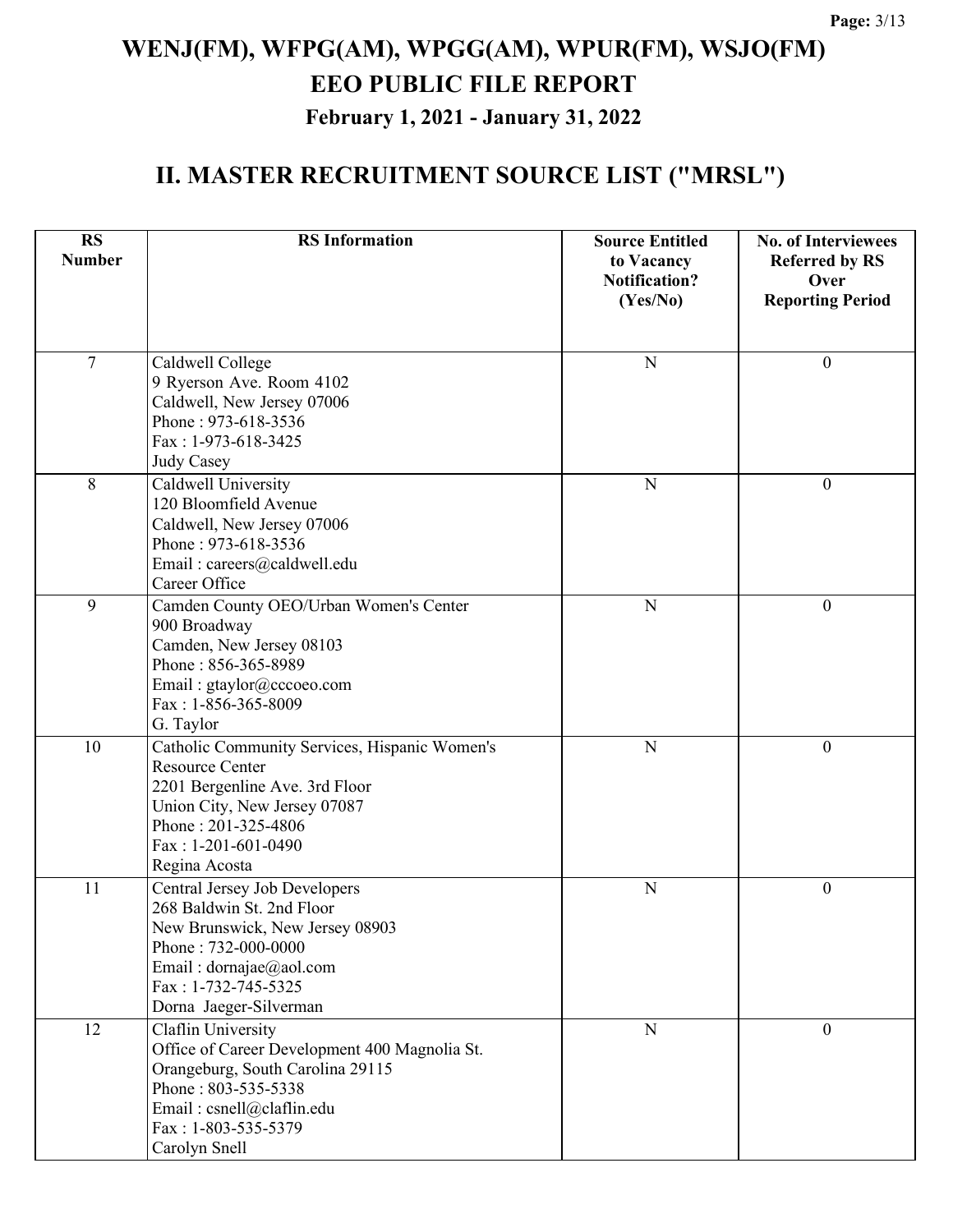| <b>RS</b><br><b>Number</b> | <b>RS</b> Information                                                                                                                                                                                             | <b>Source Entitled</b><br>to Vacancy<br><b>Notification?</b> | <b>No. of Interviewees</b><br><b>Referred by RS</b><br>Over |
|----------------------------|-------------------------------------------------------------------------------------------------------------------------------------------------------------------------------------------------------------------|--------------------------------------------------------------|-------------------------------------------------------------|
|                            |                                                                                                                                                                                                                   | (Yes/No)                                                     | <b>Reporting Period</b>                                     |
| 13                         | Community Relations & Social Service<br>City Hall Annex 510 Watchung Ave.<br>Plainfield, New Jersey 07060<br>Phone: 908-753-3524<br>Email: zoraida.roig@plainfieldnj.gov<br>Fax: 1-908-753-3540<br>Zoraida Roig   | N                                                            | $\mathbf{0}$                                                |
| 14                         | <b>Connecticut School of Broadcasting</b><br>1 Cherry Hill Suite 203<br>Cherry Hill, New Jersey 08002<br>Phone: 856-755-1200<br>Email: csbcherryhill@gocsb.com<br>$Fax: 1-856-755-0865$<br>Tom DeFranco           | N                                                            | $\theta$                                                    |
| 15                         | <b>Connecticut School of Broadcasting</b><br>611 Route 46 West Suite 102<br>Hasbrouck Heights, New Jersey 07604<br>Phone: 201-288-7900<br>Url: www.800tvradio.com<br>Email: mballetti@gocsb.com<br>Marco Balletti | N                                                            | $\theta$                                                    |
| 16                         | <b>Connecticut School of Broadcasting</b><br>1 Mall Drive, Suite 203<br>Cherry Hill, New Jersey 08002<br>Phone: 856-755-1200<br>Url: gocsb.com<br>Email: csbcherryhill@gocsb.com<br>Tom DeFranco                  | N                                                            | $\boldsymbol{0}$                                            |
| 17                         | <b>Connecticut School of Broadcasting</b><br>611 Route 46 West Suite 102<br>Hasbrouck Heights, New Jersey 07604<br>Phone: 201-288-7900 x203<br>Email: johnnyo@gocsb.com<br>John Olson                             | ${\bf N}$                                                    | $\boldsymbol{0}$                                            |
| 18                         | Duquesne University<br>Career Services Center 600 Forbes Ave.<br>Pittsburgh, Pennsylvania 15282<br>Phone: 412-396-6644<br>Email: careerservices@duq.edu<br>Sandy Skriba                                           | N                                                            | $\theta$                                                    |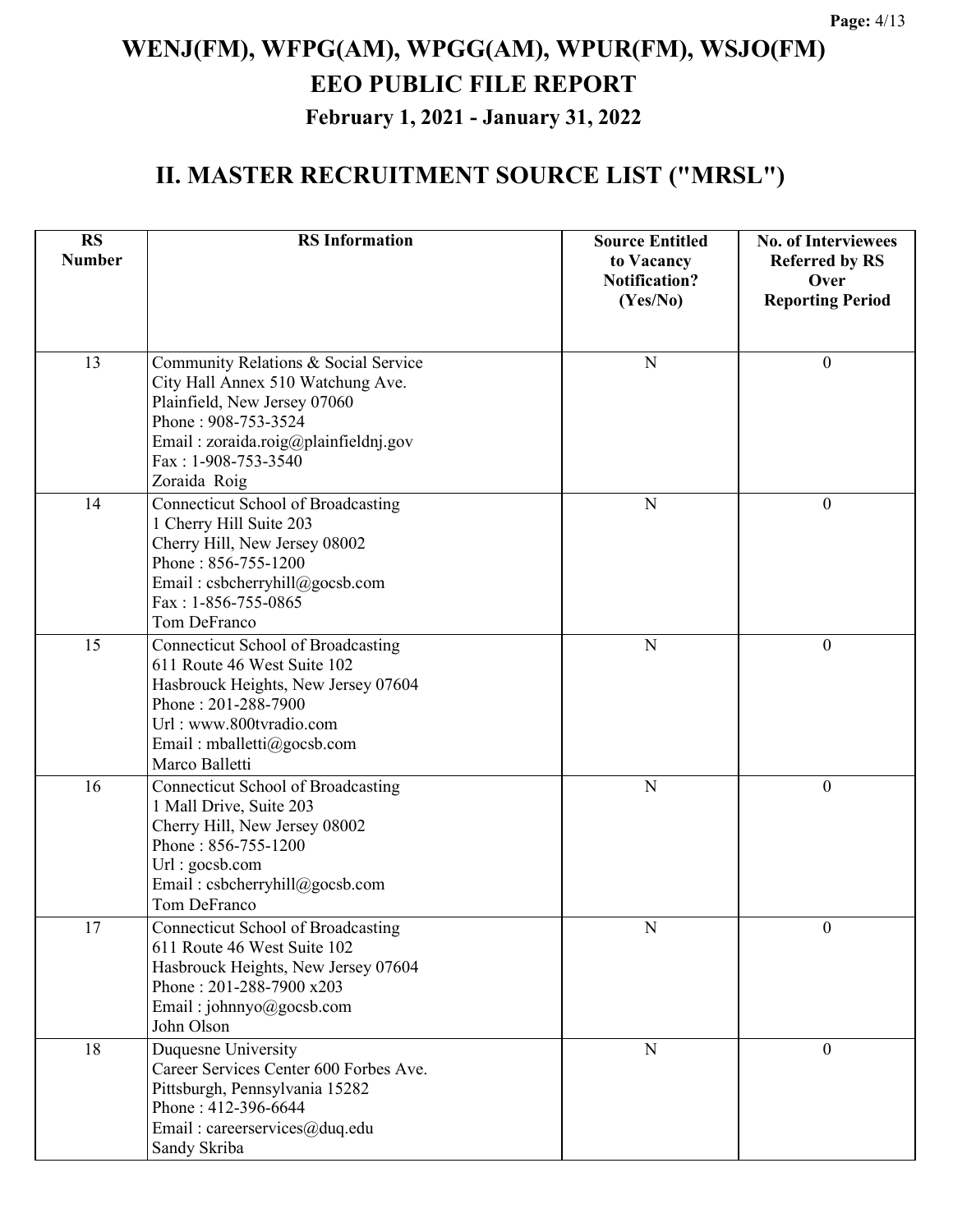| <b>RS</b><br><b>Number</b> | <b>RS</b> Information                                                                                                                                                                                        | <b>Source Entitled</b><br>to Vacancy | <b>No. of Interviewees</b><br><b>Referred by RS</b> |
|----------------------------|--------------------------------------------------------------------------------------------------------------------------------------------------------------------------------------------------------------|--------------------------------------|-----------------------------------------------------|
|                            |                                                                                                                                                                                                              | <b>Notification?</b><br>(Yes/No)     | Over<br><b>Reporting Period</b>                     |
| 19                         | <b>EFAP New York</b><br>c/o New York Institute of Technology 1855 Broadway,<br>Room 304<br>New York, New York 10023<br>Phone: 212-261-1707<br>Email: efap@nyit.edu<br>Fax: 1-212-261-1717<br>Gabriela Menier | N                                    | $\boldsymbol{0}$                                    |
| 20                         | Elizabeth City State University<br>Parkview Drive<br>Elizabeth City, North Carolina 27909<br>Phone: 252-335-3516<br>Email: rmjones@mail.ecsu.edu<br>Fax: 1-252-335-3745<br>Randy Jones                       | ${\bf N}$                            | $\boldsymbol{0}$                                    |
| 21                         | Georgian Court College<br>900 Lakewood Ave.<br>Lakewood, New Jersey 08701<br>Phone: $(732)$ 364-2200 x602<br>Email: careers@georgian.edu<br>Fax: 1-732-364-4797<br>Therese Petrillo                          | $\mathbf N$                          | $\overline{0}$                                      |
| 22                         | Indeed.com                                                                                                                                                                                                   | $\overline{N}$                       | 10                                                  |
| 23                         | King's College<br>133 North River St.<br>Wilkes-Barre, Pennsylvania 18711<br>Phone: 570-208-5874<br>Email: theresakinney@kings.edu<br>$Fax: 1-570-208-5941$<br>Theresa Kinney                                | $\overline{N}$                       | $\overline{0}$                                      |
| 24                         | Lehigh University, Center for Journalism<br>Coppee Hall 33 Coppee Dr.<br>Bethlehem, Pennsylvania 18015<br>Phone: 610-758-6198<br>Email: jack.lule@lehigh.edu<br>$Fax: 1-610-758-4454$<br>Jack Lule           | ${\bf N}$                            | $\overline{0}$                                      |
| 25                         | Linked In                                                                                                                                                                                                    | ${\bf N}$                            | $\overline{7}$                                      |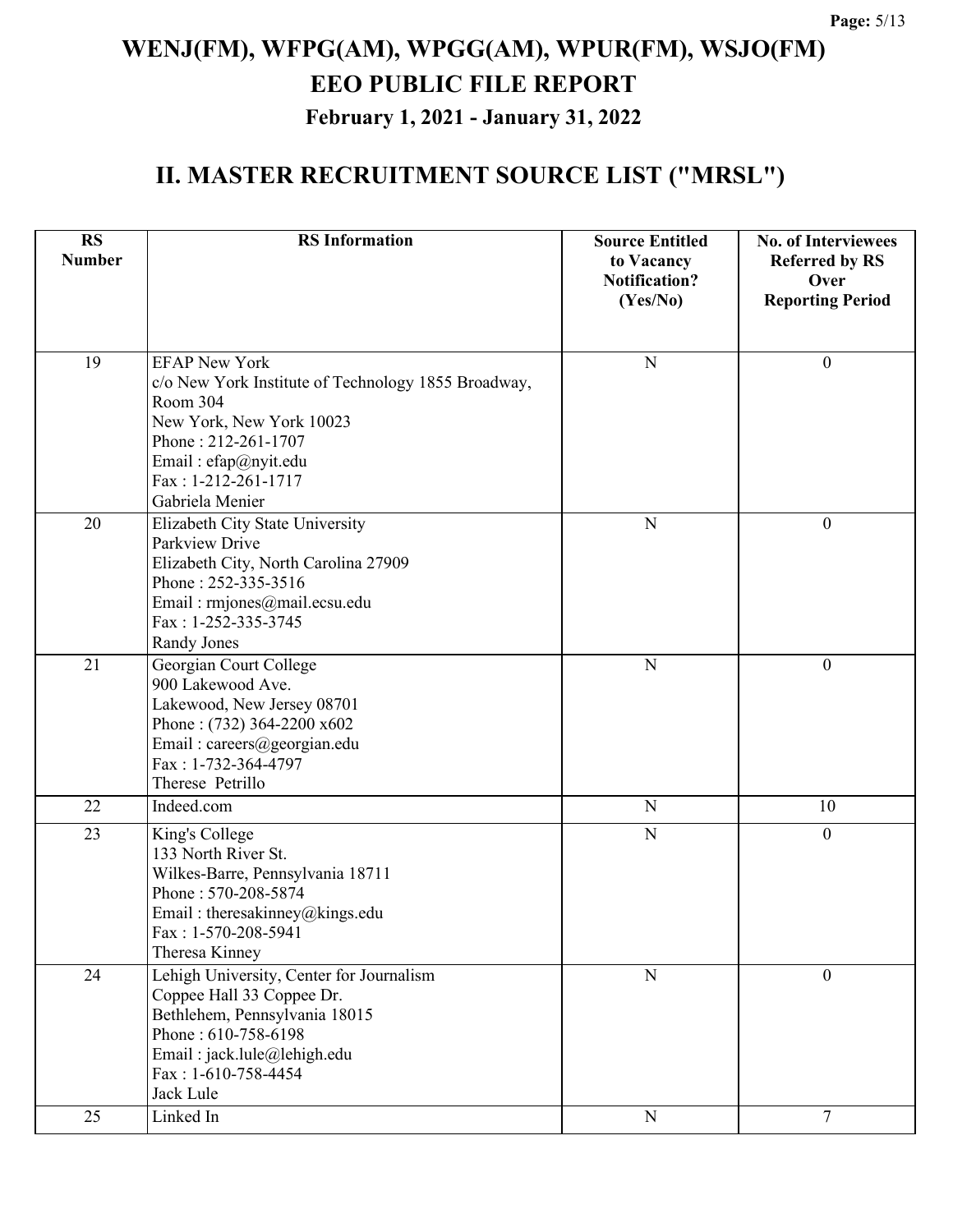| <b>RS</b><br><b>Number</b> | <b>RS</b> Information                                                                                                                                                                                                  | <b>Source Entitled</b><br>to Vacancy<br><b>Notification?</b><br>(Yes/No) | <b>No. of Interviewees</b><br><b>Referred by RS</b><br>Over<br><b>Reporting Period</b> |
|----------------------------|------------------------------------------------------------------------------------------------------------------------------------------------------------------------------------------------------------------------|--------------------------------------------------------------------------|----------------------------------------------------------------------------------------|
| 26                         | Livingston College Dean's Office<br>54 Joyce Kilmer Ave.<br>Piscataway, New Jersey 08854<br>Phone: 732-445-4085 x816<br>Fax: 1-732-445-2175<br>Vernell Dubose                                                          | $\mathbf N$                                                              | $\boldsymbol{0}$                                                                       |
| 27                         | Middlesex County College<br>140 New St.<br>New Brunswick, New Jersey 08901<br>Phone: 732-745-8866<br>Email : evelyn rosa@middlesexcc.edu<br>Fax: 1-732-249-7306<br>Evelyn Rosa                                         | $\mathbf N$                                                              | $\theta$                                                                               |
| 28                         | Middlesex County Vocational & Technical High Schools<br>112 Rues Lane<br>East Brunswick, New Jersey 08816<br>Phone: 732-257-3300 x1937<br>Email: heffersr@mail.mcvts.net<br>Fax: 1-732-390-4252<br>Richard Heffers     | N                                                                        | $\overline{0}$                                                                         |
| 29                         | Monmouth County Arts Council<br>107 Monmouth St. Suite 3<br>Red Bank, New Jersey 07701<br>Phone: 732-212-1890<br>Fax: 1-732-212-0530<br>Alison Doyle                                                                   | $\mathbf N$                                                              | $\boldsymbol{0}$                                                                       |
| 30                         | Monmouth University<br>400 Cedar Ave.<br>West Long Branch, New Jersey 07764<br>Phone: 732-571-3546<br>Email: cdell@monmouth.edu<br>Fax: 1-732-263-5201<br>Chad Dell                                                    | $\mathbf N$                                                              | $\boldsymbol{0}$                                                                       |
| 31                         | Montclair State University<br>College of the Arts Career Services 1 Normal Ave.<br>Upper Montclair, New Jersey 07043<br>Phone: 973-655-7495<br>Email: russoe@mail.montclair.edu<br>Fax: 1-973-655-7717<br>Elaine Russo | ${\bf N}$                                                                | $\overline{0}$                                                                         |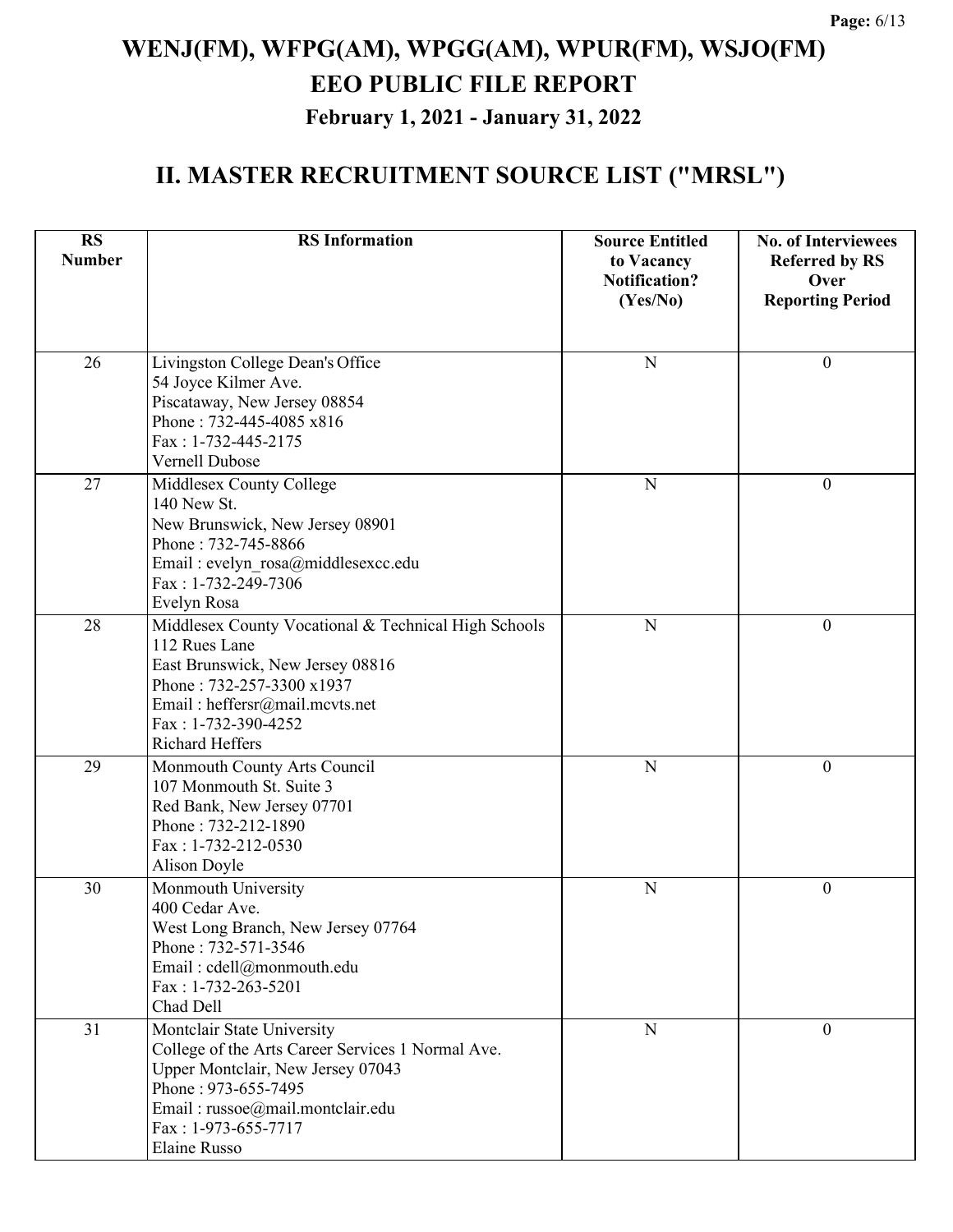| <b>RS</b>     | <b>RS</b> Information                                                                                                                                                                                       | <b>Source Entitled</b>             | <b>No. of Interviewees</b>    |
|---------------|-------------------------------------------------------------------------------------------------------------------------------------------------------------------------------------------------------------|------------------------------------|-------------------------------|
| <b>Number</b> |                                                                                                                                                                                                             | to Vacancy<br><b>Notification?</b> | <b>Referred by RS</b><br>Over |
|               |                                                                                                                                                                                                             | (Yes/No)                           | <b>Reporting Period</b>       |
|               |                                                                                                                                                                                                             |                                    |                               |
| 32            | National Association of Hispanic Journalists<br>1000 National Press Building 529 14th St., NW<br>Washington, District of Columbia 20045<br>Phone: 202-662-7145<br>$Fax: 1-202-662-7144$<br>Michelle Vignoli | N                                  | $\mathbf{0}$                  |
| 33            | Neighborhood House Association<br>644 West Fourth St.<br>Plainfield, New Jersey 07060<br>Phone: 908-757-7100<br>Fax: 1-908-757-9209<br>Carol Presley                                                        | N                                  | $\theta$                      |
| 34            | New Jersey Department of Civil Service<br><b>CN 318</b><br>Trenton, New Jersey 08625<br>Phone: 609-292-4795<br>Fax: 1-609-292-7067<br>Deborah Boykin-Greenberg                                              | $\mathbf N$                        | $\mathbf{0}$                  |
| 35            | New Jersey Department of Labor<br>60 State St. 2nd Floor<br>Hackensack, New Jersey 07601<br>Phone: 201-996-8950<br>Fax: 1-201-996-6176<br>Marvin Major                                                      | N                                  | $\boldsymbol{0}$              |
| 36            | New Jersey Department of Labor<br>60 Taylor Ave.<br>Neptune, New Jersey 07753<br>Phone: 732-775-1566<br>Email: donald.alexander@dol.state.nj.us<br>Fax: 1-732-775-6125<br>Donald Alexander                  | $\mathbf N$                        | $\boldsymbol{0}$              |
| 37            | New Jersey Department of Law & Public Safety<br>Justice Complex, 3rd Floor West Wing, CN 081<br>Trenton, New Jersey 08625<br>Phone: 609-984-9654<br>$Fax: 1-609-341-3039$<br>Catherine Farley               | ${\bf N}$                          | $\mathbf{0}$                  |
| 38            | New Jersey Department of Transportation<br>1035 Parkway Ave. CN 600<br>Trenton, New Jersey 08625<br>Phone: 609-530-4071<br>Fax: 1-609-530-4030<br>Vicki Tilghman-Ansley                                     | ${\bf N}$                          | $\mathbf{0}$                  |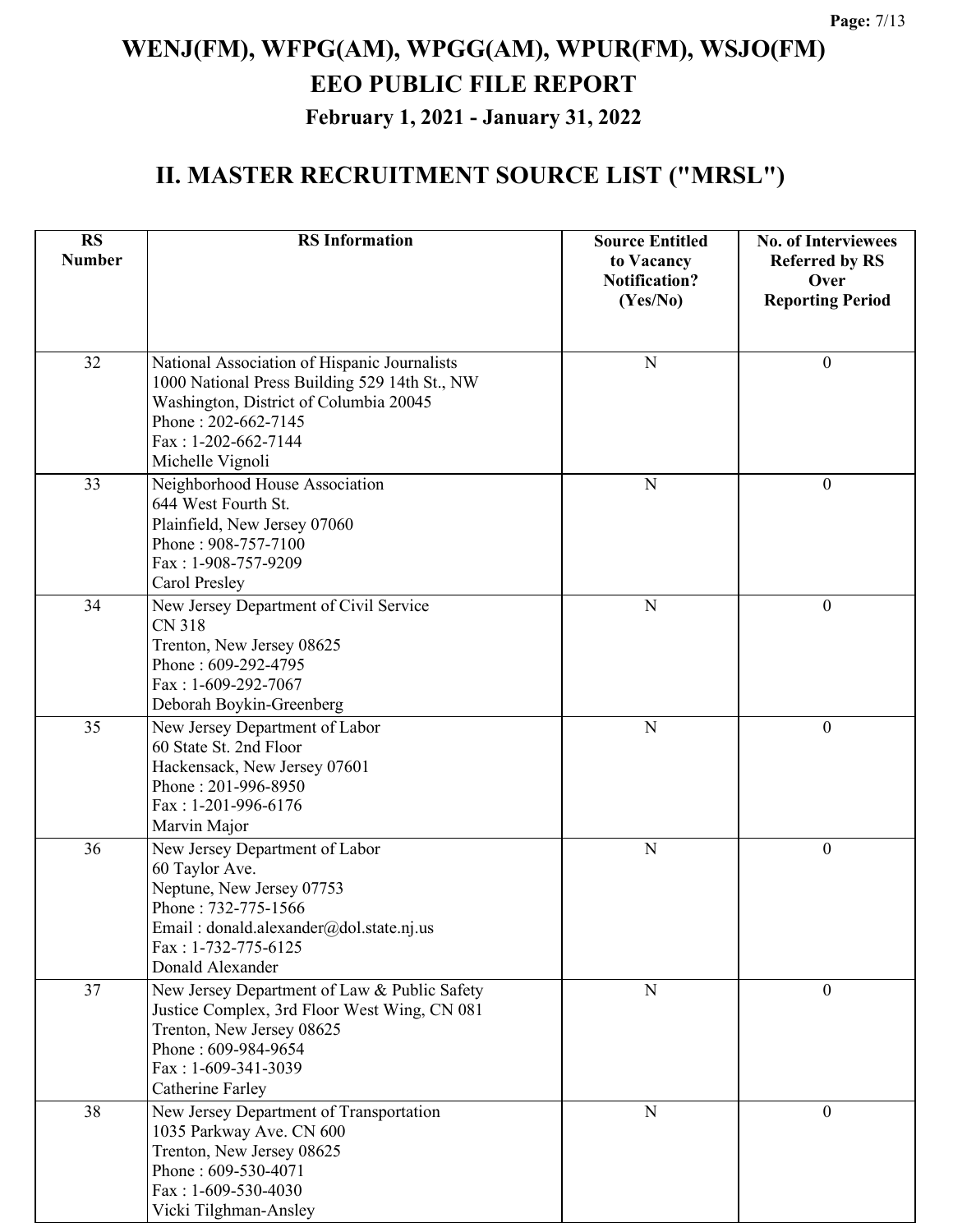| <b>RS</b><br><b>Number</b> | <b>RS</b> Information                                                                                                                                                                                       | <b>Source Entitled</b><br>to Vacancy | <b>No. of Interviewees</b><br><b>Referred by RS</b> |
|----------------------------|-------------------------------------------------------------------------------------------------------------------------------------------------------------------------------------------------------------|--------------------------------------|-----------------------------------------------------|
|                            |                                                                                                                                                                                                             | <b>Notification?</b><br>(Yes/No)     | Over<br><b>Reporting Period</b>                     |
| 39                         | New Jersey Division of Vocational Rehabilitation<br>135 E. State St. PO Box 398<br>Trenton, New Jersey 08625<br>Phone: 609-633-7493<br>Fax: 1-609-292-8347<br>Elayne Lipkin                                 | $\mathbf N$                          | $\boldsymbol{0}$                                    |
| 40                         | New Jersey Division of Vocational Rehabilitation<br>13 Emery Avenue 2nd Floor<br>Randolph, New Jersey 07860<br>Fax: 1-973-895-6420<br>Joan Wlazlowski                                                       | N                                    | $\boldsymbol{0}$                                    |
| 41                         | New Jersey Division of Vocational Rehabilitation<br>370 Broadway<br>Paterson, New Jersey 07501<br>Phone: 973-977-4533<br>Email: $r$ passucc $(a)$ dol.state.nj.us<br>Fax: 1-973-279-5895<br>Robert Passucci | $\mathbf N$                          | $\boldsymbol{0}$                                    |
| 42                         | NJ Advertising Club<br>199 Prospect Ave.<br>North Arlington, New Jersey 07031<br>Phone: 201-998-5133<br>Email: info@njadclub.org<br>Pat Hanley                                                              | $\mathbf N$                          | $\boldsymbol{0}$                                    |
| 43                         | North Carolina A&T State University<br>1601 East Market St.<br>Greensboro, North Carolina 27401<br>Phone: 336-334-7862<br>Fax: 1-336-334-7477<br>Angela Mahoney                                             | N                                    | $\theta$                                            |
| 44                         | Northampton Community College<br>3835 Green Pond Rd.<br>Bethlehem, Pennsylvania 18015<br>Phone: 610-861-5344<br>Email: careers@northampton.edu<br>$Fax: 1-610-861-5374$<br>Lynn Fischer                     | N                                    | $\theta$                                            |
| 45                         | Office of the Public Defender<br>Justice Complex, 2nd Floor PO Box 850<br>Trenton, New Jersey 08625<br>Phone: 609-777-1696<br>Fax: 1-609-777-1795<br>Renee Herron-McKithen                                  | $\mathbf N$                          | $\theta$                                            |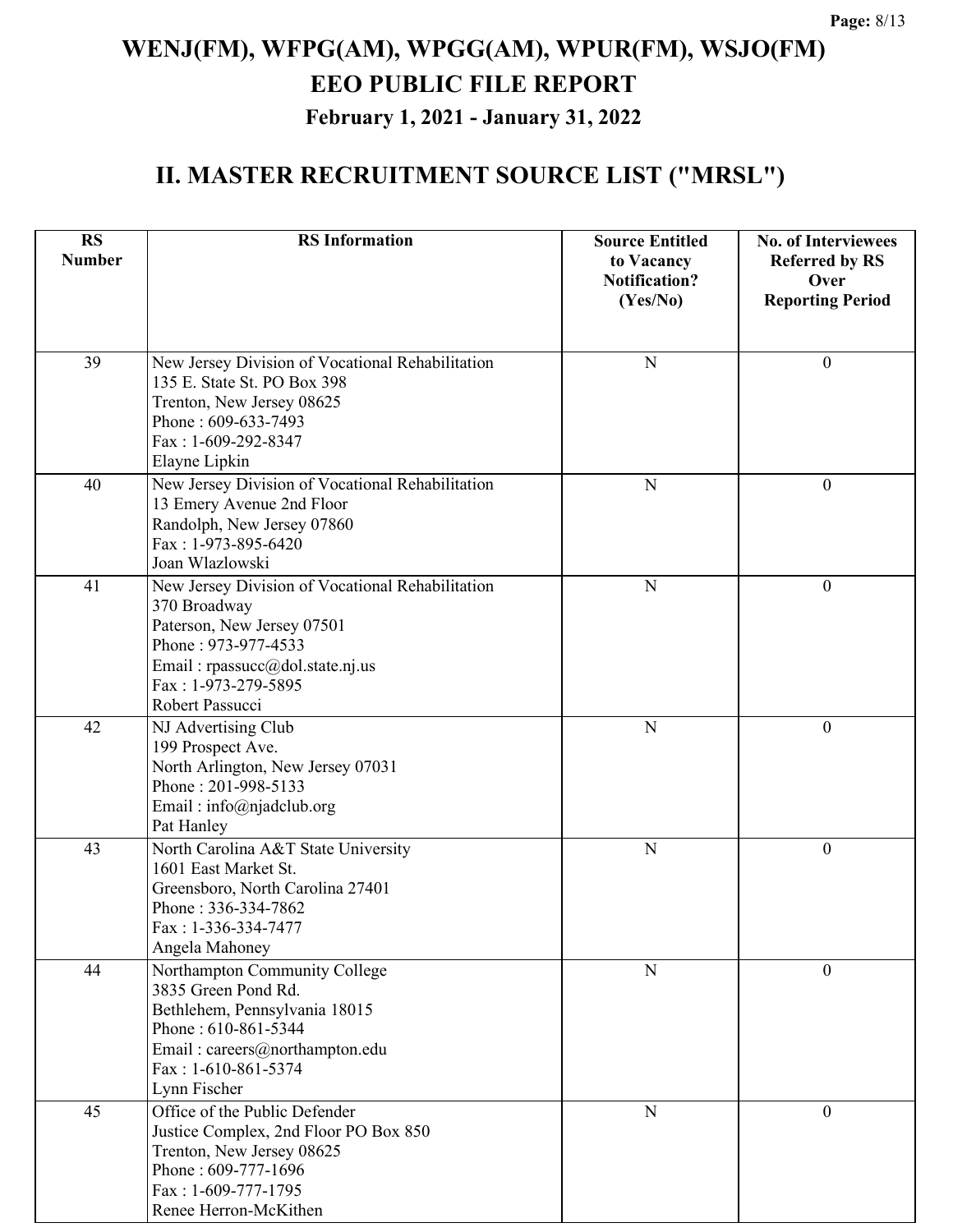| <b>RS</b><br><b>Number</b> | <b>RS</b> Information                                                                                                                                                                                              | <b>Source Entitled</b><br>to Vacancy<br><b>Notification?</b><br>(Yes/No) | <b>No. of Interviewees</b><br><b>Referred by RS</b><br>Over<br><b>Reporting Period</b> |
|----------------------------|--------------------------------------------------------------------------------------------------------------------------------------------------------------------------------------------------------------------|--------------------------------------------------------------------------|----------------------------------------------------------------------------------------|
| 46                         | <b>Orange County Community College</b><br>Career Services Office 115 South St.<br>Middletown, New York 10942<br>Phone: 845-341-4087<br>Email: careers@sunyorange.edu<br>Fax: 1-845-341-4087<br>Petra Wege-Beers    | ${\bf N}$                                                                | $\boldsymbol{0}$                                                                       |
| 47                         | Pennsylvania State University<br>208 Carnegie Buidling University Park<br>University Park, Pennsylvania<br>Phone: 814-863-6081<br>Fax: 1-814-863-8044<br>Joseph Selden                                             | ${\bf N}$                                                                | $\boldsymbol{0}$                                                                       |
| 48                         | Philadelphia College of Textiles & Science<br>School House Lane & Henry Ave.<br>Philadelphia, Pennsylvania 19144<br>Phone: 215-951-2738<br>Email: shafert@philau.edu<br>Fax: 1-215-951-6884<br><b>Trish Shafer</b> | N                                                                        | $\theta$                                                                               |
| 49                         | PJ Video Productions<br>167 Parkside Drive<br>Suffern, New York 10901<br>Phone: 845-270-0941<br>Email: quinnsmail@yahoo.com<br>John Quinn                                                                          | ${\bf N}$                                                                | $\boldsymbol{0}$                                                                       |
| 50                         | Previous Employee                                                                                                                                                                                                  | ${\bf N}$                                                                | 1                                                                                      |
| 51                         | <b>Puerto Rican Action Board</b><br>PO Box 240<br>New Brunswick, New Jersey 08903-0240<br>Phone: 732-828-4555<br>Fax: 1-732-828-4546<br>Jaime Aguilar                                                              | ${\bf N}$                                                                | $\boldsymbol{0}$                                                                       |
| 52                         | Puertorriquenos Asociados for Community Org., Inc.<br>392 Grove St.<br>Jersey City, New Jersey 07302<br>Phone: 201-963-8282<br>$Fax: 1-201-653-5229$<br>Elui Rivera                                                | ${\bf N}$                                                                | $\Omega$                                                                               |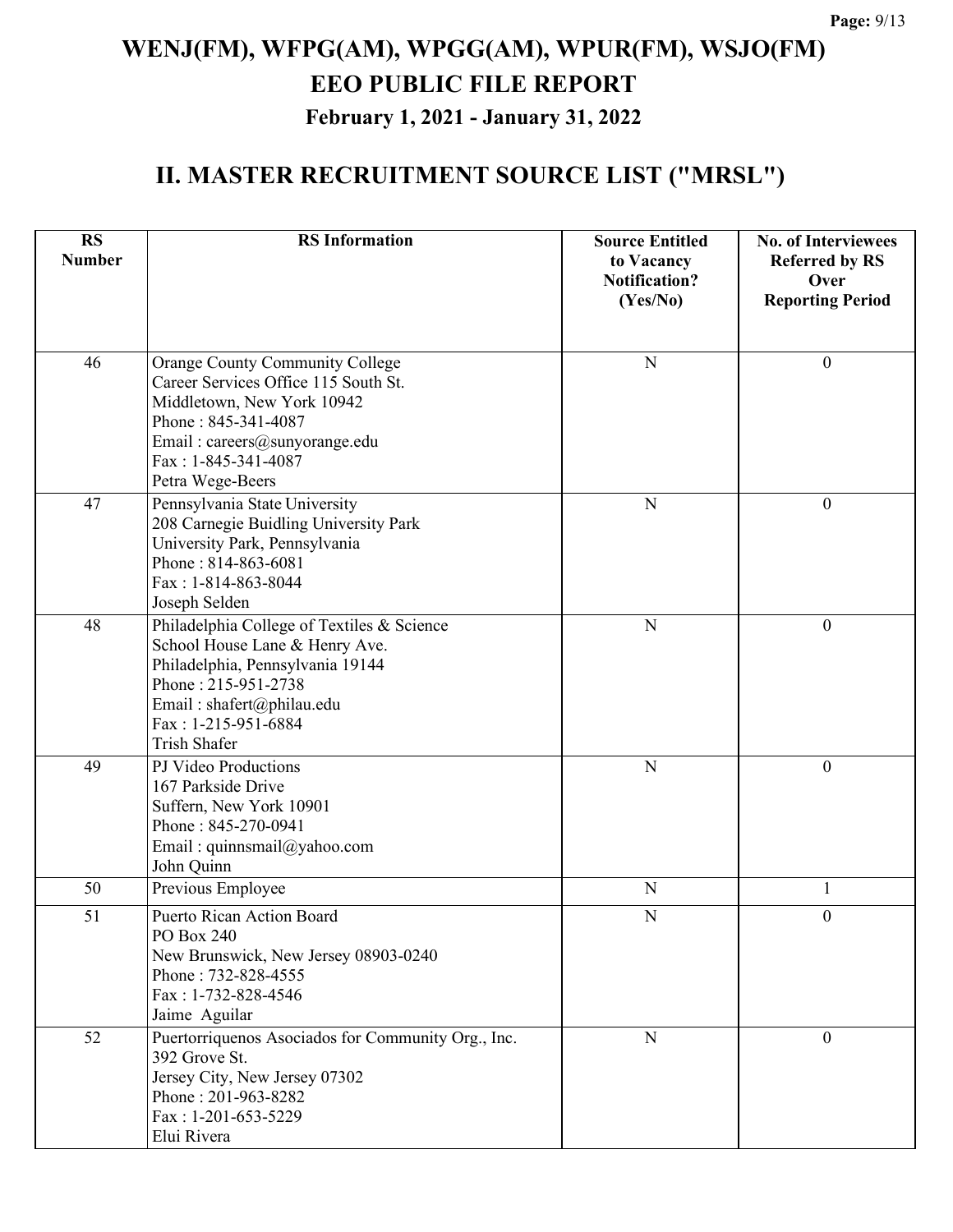| <b>RS</b><br><b>Number</b> | <b>RS</b> Information                                         | <b>Source Entitled</b><br>to Vacancy<br><b>Notification?</b> | <b>No. of Interviewees</b><br><b>Referred by RS</b><br>Over |
|----------------------------|---------------------------------------------------------------|--------------------------------------------------------------|-------------------------------------------------------------|
|                            |                                                               | (Yes/No)                                                     | <b>Reporting Period</b>                                     |
|                            |                                                               |                                                              |                                                             |
| 53                         | Purchase College, SUNY<br>735 Anderson Hill Rd.               | N                                                            | $\boldsymbol{0}$                                            |
|                            | Purchase, New York 10577                                      |                                                              |                                                             |
|                            | Phone: 914-251-6370                                           |                                                              |                                                             |
|                            | Email: career.development@purchase.edu<br>Fax: 1-914-251-7802 |                                                              |                                                             |
|                            | Wendy Morosoff                                                |                                                              |                                                             |
| 54                         | Ramapo College of New Jersey                                  | N                                                            | $\theta$                                                    |
|                            | 505 Ramapo Valley Rd.                                         |                                                              |                                                             |
|                            | Mahwah, New Jersey 07430                                      |                                                              |                                                             |
|                            | Phone: 201-684-7221<br>Email: dstark@ramapo.edu               |                                                              |                                                             |
|                            | Fax: 1-201-684-7452                                           |                                                              |                                                             |
|                            | Deborah Stark                                                 |                                                              |                                                             |
| 55                         | Raritan Valley College                                        | N                                                            | $\mathbf{0}$                                                |
|                            | PO Box 3300                                                   |                                                              |                                                             |
|                            | Somerville, New Jersey 08876<br>Phone: 908-526-1200 x8338     |                                                              |                                                             |
|                            | Email: wendy.schnall@raritanval.edu                           |                                                              |                                                             |
|                            | Fax: 1-908-526-2965                                           |                                                              |                                                             |
|                            | Wendy Schnall                                                 |                                                              |                                                             |
| 56                         | Seton Hall University                                         | N                                                            | $\boldsymbol{0}$                                            |
|                            | 400 South Orange Ave.<br>South Orange, New Jersey 07079       |                                                              |                                                             |
|                            | Phone: 973-275-2000                                           |                                                              |                                                             |
|                            | Email: kajzerje@shu.edu                                       |                                                              |                                                             |
|                            | Fax: 1-973-275-2001                                           |                                                              |                                                             |
|                            | Jennifer Kajzer                                               |                                                              |                                                             |
| 57                         | St. John's University<br>8000 Utopia Parkway                  | $\mathbf N$                                                  | $\bf{0}$                                                    |
|                            | Jamaica, New York 11439                                       |                                                              |                                                             |
|                            | Phone: 718-990-1327                                           |                                                              |                                                             |
|                            | Email: careers@stjohns.edu                                    |                                                              |                                                             |
|                            | Fax: 1-718-969-0446<br>Julia Tramonti                         |                                                              |                                                             |
| 58                         | St. Thomas Aquinas College                                    | N                                                            | $\mathbf{0}$                                                |
|                            | 125 Route 340                                                 |                                                              |                                                             |
|                            | Sparkill, New York 10976                                      |                                                              |                                                             |
|                            | Phone: 845-398-4065                                           |                                                              |                                                             |
|                            | Email: careers@stac.edu<br>Fax: 1-845-398-4151                |                                                              |                                                             |
|                            | Rachel Jackiewicz                                             |                                                              |                                                             |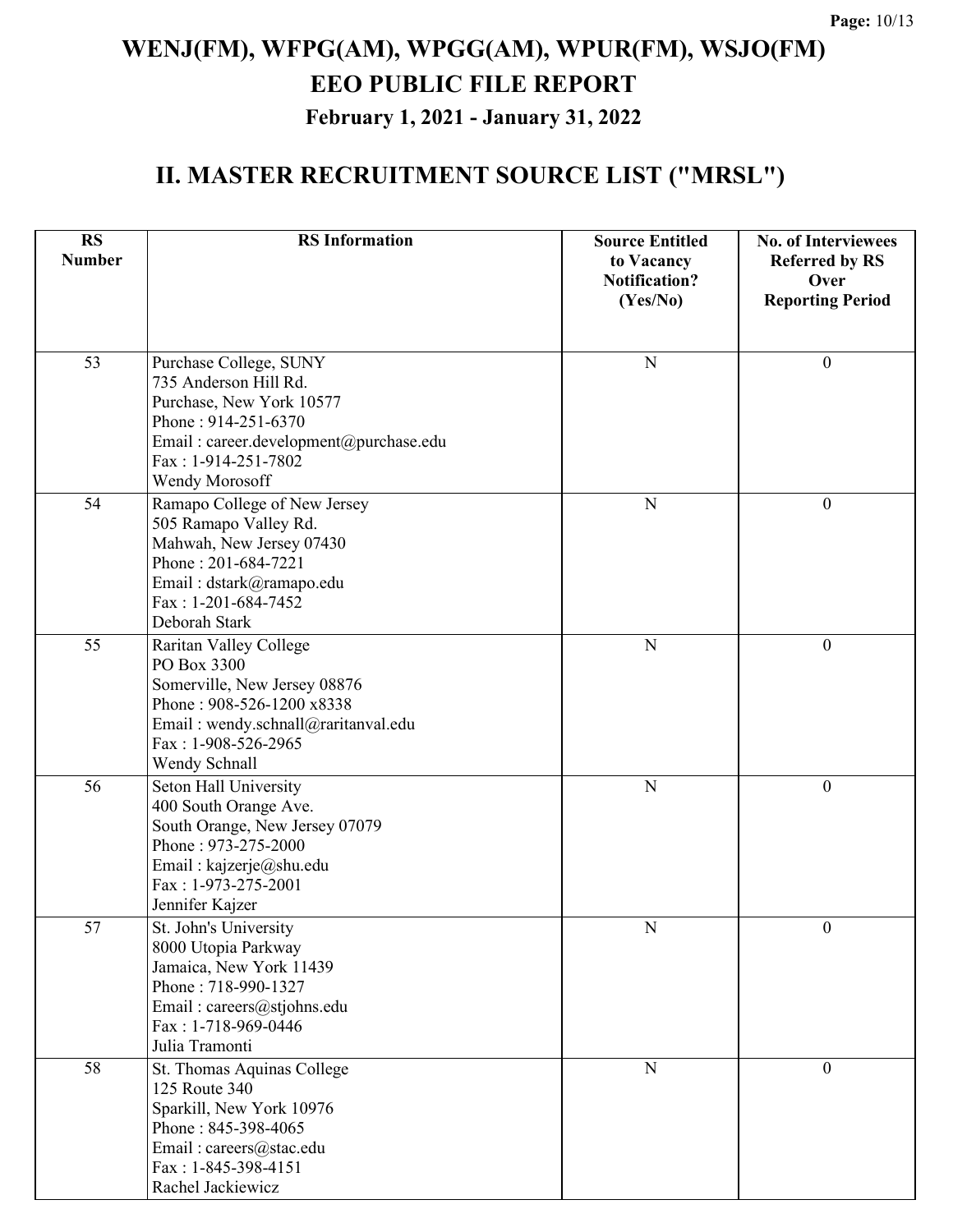| <b>RS</b><br><b>Number</b> | <b>RS</b> Information                                                                                                                                                                                                                              | <b>Source Entitled</b><br>to Vacancy<br><b>Notification?</b><br>(Yes/No) | <b>No. of Interviewees</b><br><b>Referred by RS</b><br>Over<br><b>Reporting Period</b> |
|----------------------------|----------------------------------------------------------------------------------------------------------------------------------------------------------------------------------------------------------------------------------------------------|--------------------------------------------------------------------------|----------------------------------------------------------------------------------------|
| 59                         | Temple University Dept. of Broadcasting, Telecom &<br>Mass Media<br>Annenberg Hall Room 6<br>Philadelphia, Pennsylvania 19122<br>Phone: 215-204-5401<br>Url: www.temple.edu<br>Email: mary.rantin@temple.edu<br>Fax: 1-215-204-5402<br>Mary Rantin | ${\bf N}$                                                                | $\boldsymbol{0}$                                                                       |
| 60                         | The Art Institute of Pittsburgh<br>420 Boulevard of the Allies<br>Pittsburgh, Pennsylvania<br>Phone: $(412)$ 291-6531<br>Url: http://www.aionline.edu/<br>Email: cflood@aii.edu<br>Cynthia Flood                                                   | ${\bf N}$                                                                | $\boldsymbol{0}$                                                                       |
| 61                         | The Cahill Career Development Center<br>Ramapo College of NJ 505 Ramapo Valley Rd.<br>mahwah, New Jersey 07430<br>Email: cahill@ramapo.edu<br>Tatiana Gaona                                                                                        | $\overline{N}$                                                           | $\boldsymbol{0}$                                                                       |
| 62                         | The New Hope Baptist Church<br>106 Sussex Ave.<br>Newark, New Jersey 07103<br>Phone: 973-622-4547<br>Fax: 1-973-624-6121<br>Keisha Thomas                                                                                                          | ${\bf N}$                                                                | $\boldsymbol{0}$                                                                       |
| 63                         | The Professional Service Group of New Brunswick<br>None<br>New Brunswick, New Jersey<br>Phone: 732-645-1480<br>Email: info@psgnb.org<br><b>Bob Moran</b>                                                                                           | $\mathbf N$                                                              | $\overline{0}$                                                                         |
| 64                         | Warren County College<br>Career Center 475 Route 57 West<br>Washington, New Jersey 07822<br>Phone: 908-835-2302<br>Fax: 1-908-689-5824<br>Fae Guerin                                                                                               | $\mathbf N$                                                              | $\mathbf{0}$                                                                           |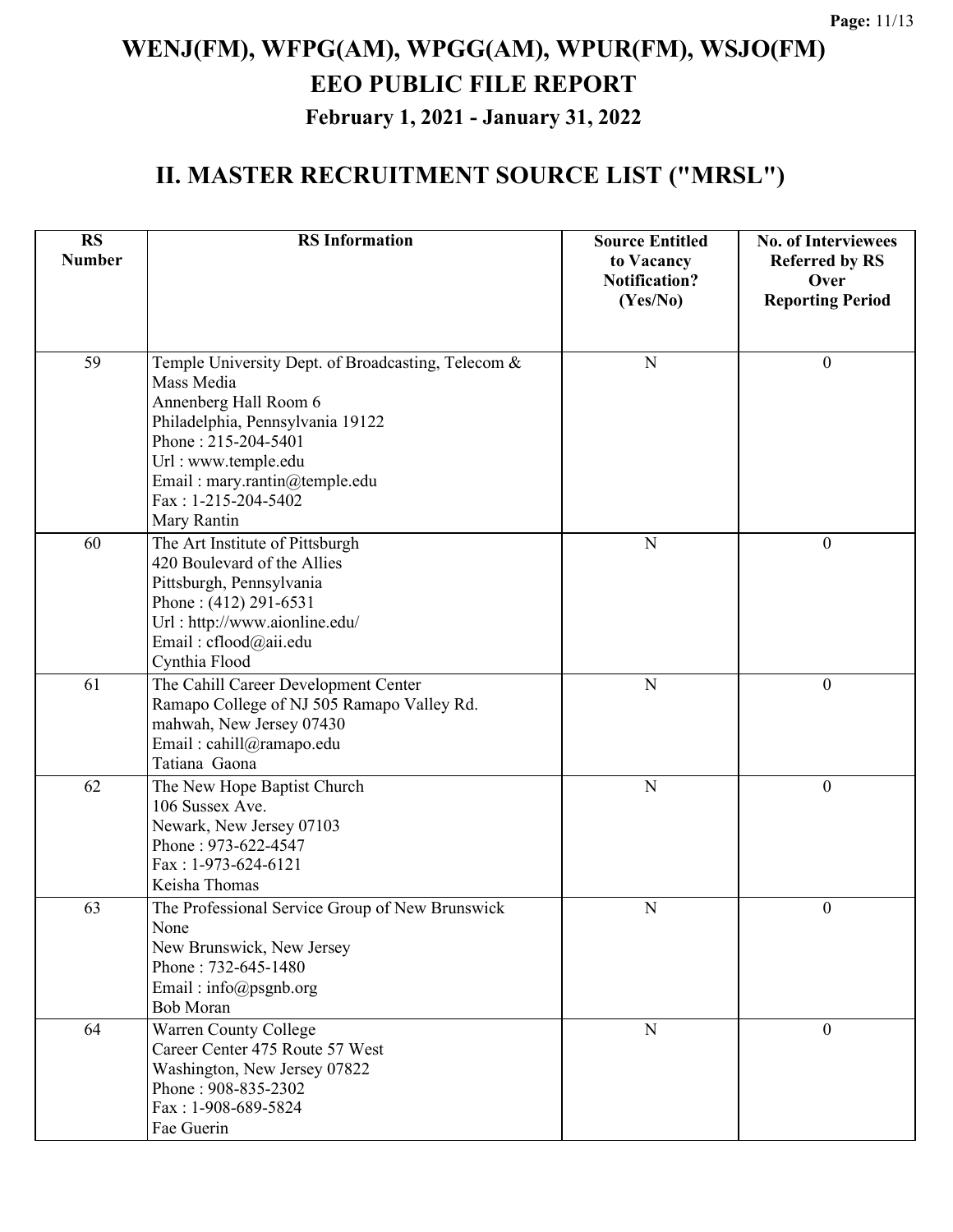### **II. MASTER RECRUITMENT SOURCE LIST ("MRSL")**

| <b>RS</b><br><b>Number</b> | <b>RS</b> Information                                                                                                                                                                                        | <b>Source Entitled</b><br>to Vacancy<br><b>Notification?</b><br>(Yes/No) | <b>No. of Interviewees</b><br><b>Referred by RS</b><br>Over<br><b>Reporting Period</b> |
|----------------------------|--------------------------------------------------------------------------------------------------------------------------------------------------------------------------------------------------------------|--------------------------------------------------------------------------|----------------------------------------------------------------------------------------|
| 65                         | www.mediagignow.com<br>300 South Riverside Plaza Suite 800<br>Chicago, Illinois 60606<br>Phone: 336-553-0620<br>Url: http://www.mediagignow.com<br>Email: customerservice@mediagignow.com<br>MediaGigNow.com | N                                                                        | $\theta$                                                                               |
| 66                         | <b>YWCA</b><br>1131 E. Jersey St.<br>Elizabeth, New Jersey 07201<br>Phone: 908-355-1500 x19<br>Email: $info@ywcamail.com$<br>$Fax: 1-908-355-0534$<br><b>Gladys Martinez</b>                                 | N                                                                        | $\theta$                                                                               |
| 67                         | Townsquare Media Careers page (via Greenhouse)                                                                                                                                                               | N                                                                        | $\theta$                                                                               |
| 68                         | Station on-air announcements                                                                                                                                                                                 | N                                                                        | $\boldsymbol{0}$                                                                       |
| 69                         | Glassdoor.com                                                                                                                                                                                                | N                                                                        | $\theta$                                                                               |

**TOTAL INTERVIEWS OVER REPORTINGPERIOD: 18**